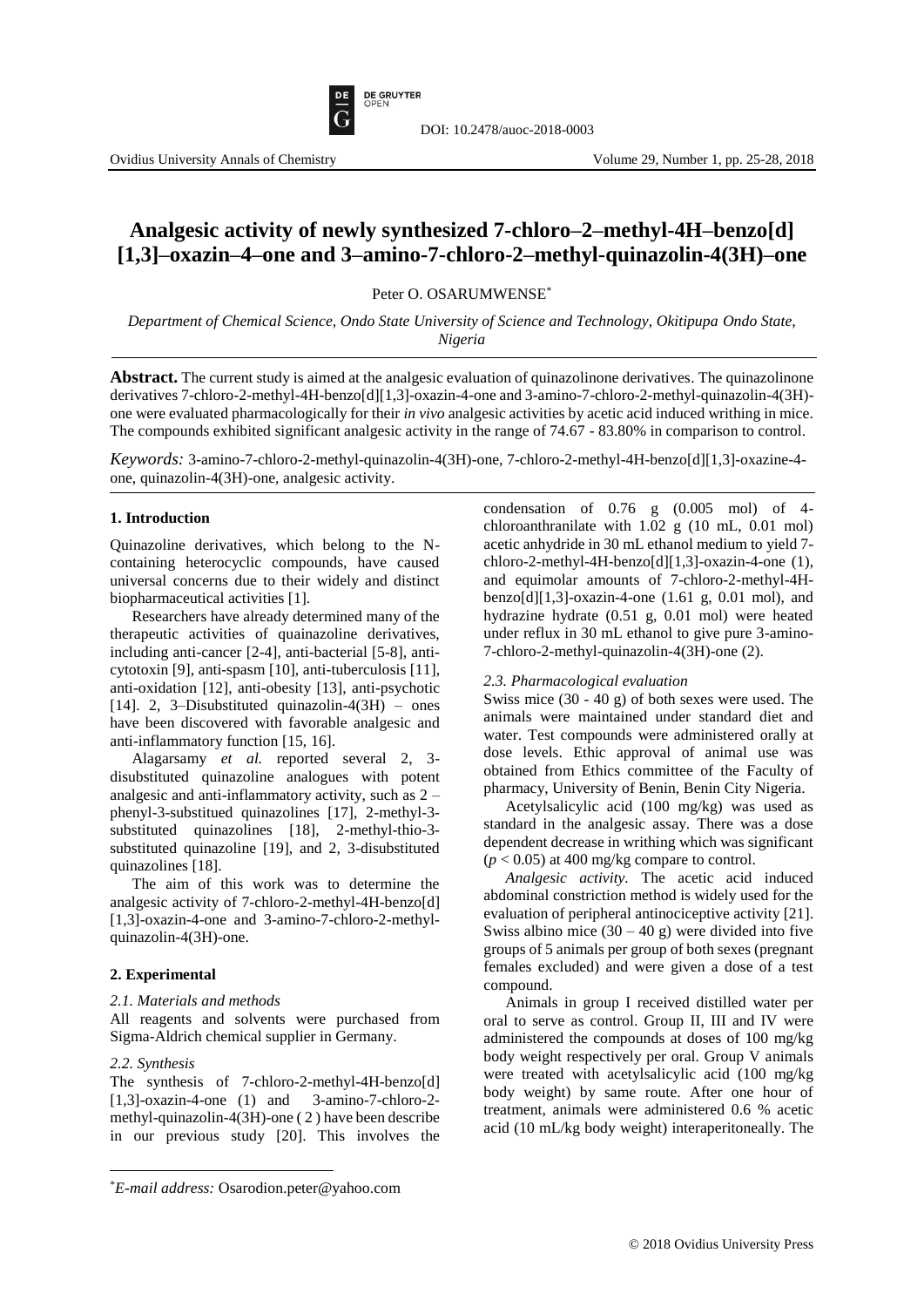number of writhing movements was counted for 30 minutes [22].

# *2.4. Statistical analysis*

All data were expressed as the mean  $\pm$  S.E.M. (standard error of mean), the student *t*-test was applied to determine the significance of the difference between the control group and the test compounds.

#### **3. Results and discussion**

The *in vivo* analgesic activity of 7-chloro-2-methyl-4[H]-benzo[d][1,3]-oxazin-4-one (1) and 3-amino-7 chloro-2-methyl-quinazolin-4(3H)-one (2) was determined using mouse writhing assay and the results obtained are summarized in Table 1.

| Compound No.            | Doses mg/kg (P.O.) | <b>Numbers of writhing</b><br>$(\text{per }20 \text{ min})$ | % Inhibition   |
|-------------------------|--------------------|-------------------------------------------------------------|----------------|
| 1                       | 20<br>40           | $36.11 + 0.18$<br>$20.42 + 2.45$                            | 74.67<br>77.41 |
| $\overline{2}$          | 20<br>40           | $27.56 + 1.16$<br>$16.01 + 0.22$                            | 79.06<br>83.80 |
| <b>TWEEN 80</b>         | $0.2$ mL           | $69.00 + 0.12$                                              |                |
| Acetylsalicylic<br>acid |                    | $22.50 + 3.07$                                              | 67.39          |
| Indomethacin            | 10                 | $14.80 + 4.95$                                              | 78.55          |

Table 1. Effect of the test compounds on acetic acid induced writhing in mice.

Where: values are mean  $+ S.E.M;$ 

 $p < 0.001$ , significantly different from control, paired *t*-test (*n* = 5);  $P.O = per \text{ oral.}$ 

Compound 2 showed the highest activity at 40 mg/kg compared to the other compound 1, acetylsalicylic acid and indomethacin. It may be that the substitution of amino group at position three increase the activity. These compounds synthesized have a higher activity than acetylsalicyclic acid, which is a standard analgesic drug.

The acetic acid induced abdominal constriction method is widely used for the evaluation of peripheral antinociceptive activity [23]. It is very sensitive and able to detect antinociceptive effects of compounds at dose levels that may appear inactive in other methods like the tail-flick test [23, 24]. Local peritoneal receptors are postulated to be partly involved in the abdominal constriction response [25]. The method has been associated with prostanoids in general, *e.g*. increased levels of  $PGE_2$  and  $PGE_{2a}$  inter peritoneal fluids [26], as well as lipoxygenase products by some researchers [27, 28]. Indomethacin (10 mg/kg) was administered orally as reference drug while 10% olive oil was used as negative.

# **4. Conclusion**

Compound 1 has analgesic activity of 74.67% and 77.41% at 20 mg/kg and 40 mg/kg dose levels, while compound 2 has analgesic activity of 79.06% and 83.80% at 20 mg/kg and 40 mg/kg dose levels.

The compounds have high analgesic activity. Compound 2 has a higher analgesic activity compared to compound 1 and also has a higher analgesic

activity compared to Indomethacin, a standard analgesic drug. It is therefore concluded that compound 2 could be a potential analgesic and a tool in pharmaceutical drug delivery.

# **Conflict of interest**

The author declare no conflict of interest.

# **Author's declaration**

The author hereby declare that the work presented in this article are original and that any liability for claims relating to the content of this article will be borne by them.

# **Acknowledgement**

The author appreciate the assistance of the Department of Pharmaceutical Microbiology at the University of Benin who supplied the test organisms.

# **References**

- [1]. D. Wang and F. Gao, Quinazoline derivatives: synthesis and bioactivities, Chemistry Central Journal 7 (2013) 95. Doi: 10.1186/1752-153X-7-95
- [2]. V. Chandregowda, A.K. Kush, G. Chandrasekara Reddy, Synthesis and in vitro antitumor activities of novel 4 anilinoquinazoline derivatives, European Journal of Medicinal Chemistry 44 (2009) 3046  $-3055.$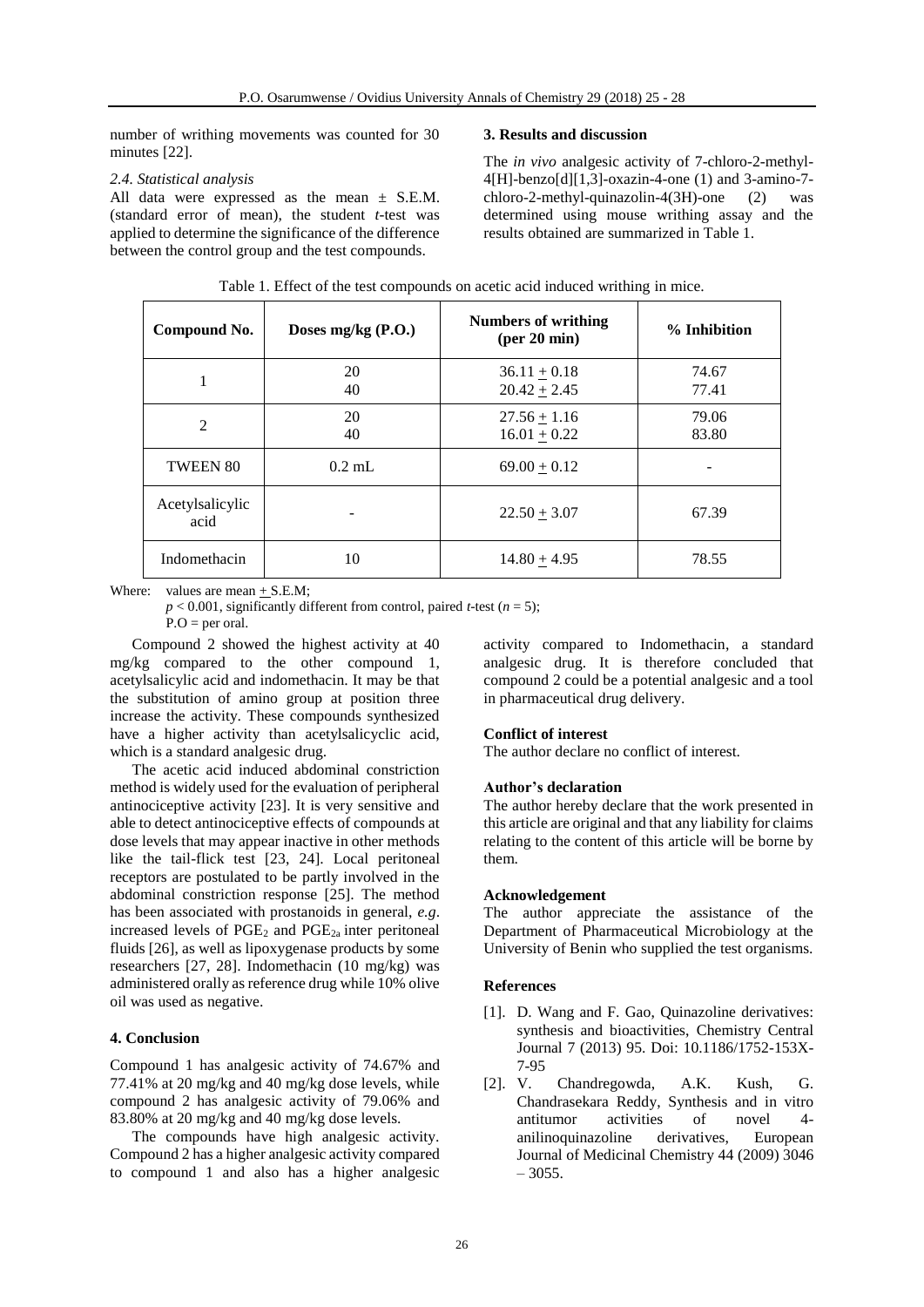Doi: 10.1016/j.ejmech.2008.07.023.

- [3]. V. Alagarsamy, V.R. Solomon, K. Dhanahal, Synthesis and pharmacological evaluation of some 3-phenyl-2-substituted-3H-quinazolin-4 one as analgesic, anti-inflammatory agents, Bioorganic and Medicinal Chemistry 15 (2007) 235-241. Doi: 10.1016/j.bmc.2006.09.065
- [4]. K. Baba, K. Takeuchi, F. Hamaski, M. Kozawa, Chemical Studies on the Constituents of the Thymelaeaceous Plants. I.: Structures of Two New Flavans from *Daphne odora* THUNB, Chemical and Pharmaceutical Bulletin 34 (1986) 595–598.
- [5]. R. Rohini, P. Muralidhar Reddy, K. Shanker, A. Hu, V. Ravinder, Antimicrobial study of newly<br>synthesized 6-substituted indolo[1,2- $6$ -substituted indolo $[1,2$ c]quinazolines, European Journal of Medicinal Chemistry 45 (2010) 1200 – 1205. Doi: 10.1016/j.ejmech.2009.11.038
- [6]. L. Antipenko, A. Karpenko, S. Kovalenko, A. Katsev, E. Komarovska – Porokhnyavets, V. Novikov, A. Chekotilo, Synthesis of new 2-thio- [1,2,4]triazolo[1,5-c]quinazoline derivatives and its antimicrobial activity, Chemical and Pharmaceutical Bulletin 57 (2009) 580-585. Doi: 10.1248/cpb.57.580
- [7]. V. Jatav, S. Kashau, P. Mishra, Synthesis and antimicrobial activity of some new 3–[5-(4 substituted) phenyl-1,3,4-oxadiazole-2yl]-2 styrylquinazoline-4(3H)-ones, Medicinal Chemistry Research 17 (2008) 205 – 211. Doi: 10.1007/s00044-007-9054-3
- [8]. A.A. Aly, Synthesis of novel quinazoline derivatives as antimicrobial agents, Chinese Journal of Chemistry 21 (2003) 339 – 346. Doi: 10.1002/cjoc.20030210324
- [9]. P.N. Chandrika, T. Yakaiah, B. Narsalah, V. Sridhar, G. Venugopal, J.V. Rao, K.P. Kumar, U.S.N. Murthy, A.R.R. Rao, Synthesis leading to novel 2,4,6-trisubstituted quinazoline derivatives, their antibacterial and cytotoxic activity against THP-1, HL-60 and A375 cell lines, Indian Journal of Chemistry 48B (2009) 840-847.
- [10]. P. Paneersalvam, T. Raj, M.P.S. Ishar, B. Singh, V. Sharma, B.A. Rather, Anticonvulsant activity of Schiff bases of  $3$ -amino –  $6, 8$  –dibromo –  $2$ - phenyl – quinazolin –  $4(3H)$  – ones, Indian Journal of Pharmaceutical Sciences 72 (2010) 375 – 378. Doi: 10.4103/0250-474X.70488 70488
- [11]. P. Nandy, M.T. Vishalakshi, A.R. Bhat, Synthesis and antitubercular activity of Mannich bases of 2-methyl-3H-quinazolin-4 ones, Indian Journal of Heterocyclic Chemistry 15 (2006) 293 – 294.
- [12]. G. Saravanan, V. Alagarsamy, C.R. Prakash, Synthesis and evaluation of antioxidant activities and evaluation of antioxidant activities of novel quinazoline derivatives, International

Journal of Pharmacy and Pharmaceutical Sciences 2 (2010) 83 – 86.

- [13]. S. Sasmal, G. Balaji, H.R. Kanna Reddy, D. Balasubrahmanyam, G. Srinvas, S.K. Kyasa, P.K. Sasmal, I. Khanna, R. Talwar, J. Suresh, V.P. Jadhav, S. Muzeebs, D. Slashikumar, K. Harinder Reddy, V.I. Sebastian, T.M. Frimurer, O. Rist, L. Elster, T. Hogberg, Design and optimization of quinazolin derivatives as melanin concentration hormone receptor I (MCHRI) antagonists. Bioorganic and Medicinal Chemistry Letters 23 (2012) 3157 – 3162. Doi: 10.1016/j.bmcl.2012.03.050
- [14]. M. Alvarado, M. Barcelo, L. Carro, C.F. Masaguer, E. Ravina, Synthesis and biological evaluation of new quinazoline and cinnoline derivatives as potential atypical antipsychotics, Chemistry and Biodiversity 3 (2006) 106 – 117. Doi: 10.1002/cbdv.200690001
- [15]. M. Bhalla, V.K. Srivastava, T.N. Bhalla, K. Shanker, Anti-inflammatory and analgesic activity of indolylquinazolones and their congeners, Arzneimittelforschung 43 (1993)  $595 - 600$ .
- [16]. A. Hitkari, M. Saxena, A.K. Verma, M. Gupta, M.P. Shankar, Substituted quinazolines and their anti-inflammatory activity, Bull. Chem. Farm. 134 (1995) 609 – 615.
- [17]. V. Alagarsamy, V.R. Solomon, G. Vanikavisha, V. Saluchamy, M. Pavichandran, A.A. Sujin, A Thangthirupathy, S. Amuthalakshmi, R. Revathi, Synthesis, analgesic, antiinflammatory and antibacterial activities of some novel 2- phenyl -3 – substituted quinazolin – 4 (3H) – ones, Biological and Pharmaceutical Bulletin 25 (2002) 1432 – 1435.
- [18]. V. Alagarsamy, V. Muthukumar, N. Pavalarani, P. Vasanthanathan, R. Pevathi, Synthesis, analgesic, anti-inflammatory and antibacterial activities of some novel 2-methyl-3-substituted quinazolin-4-(3H)-ones, Biological and Pharmaceutical Bulletin 26 (2003) 557 – 559.
- [19]. V. Alagarsamy, R. Rajesh, R. Meena, S. Vijaykumar, K.V. Ramseshu, T.D. Anandakumar, Synthesis, analgesic and antiinflammatory and antibacterial activities of some novel 2-methylthio – 3 – substituted quinazolin – 4 (3H)-ones, Biological and Pharmaceutical Bulletin 27 (2004) 652 – 656.
- [20]. P.O. Osarumwense, O. Iyekowa, Synthesis and antibacterial activity of 7-chloro-2-methyl-4Hbenzo[d]  $[1,3]$  – oxazin-4-one and 3-amino-7chloro-2-methyl-quinazolin-4(3H)-one, Tropical Journal of Natural Product Research 1 (2017) 173-175. Doi: 10.26538/tjnpr/v1i4.7
- [21]. R.M. Gene, L. Segura, T. Adzet, E. Marin, J. Inglesias, *Heterothecainuloides*: Antiinflammatory and analgesic effect, Journal of